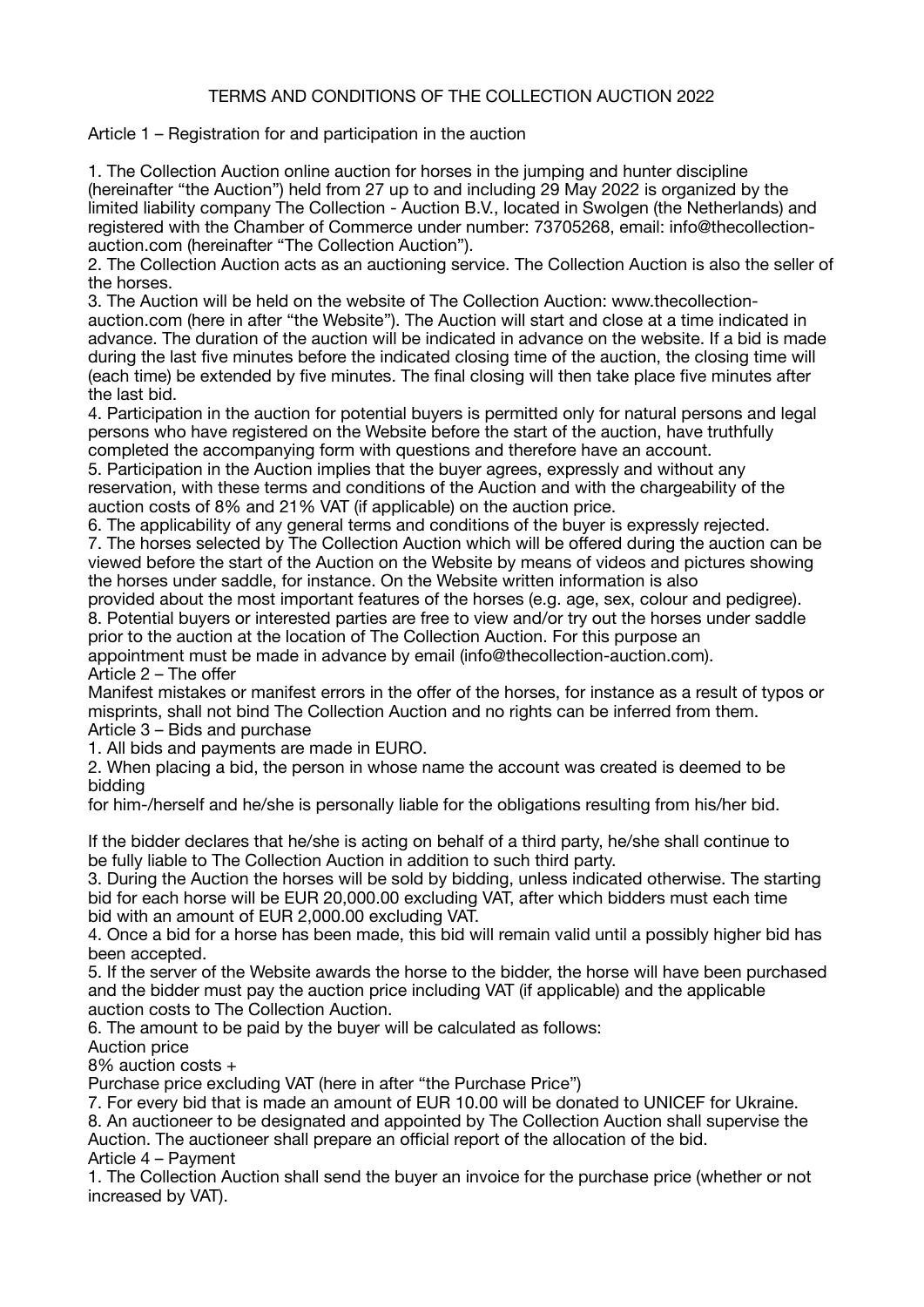2. An invoice of The Collection Auction must always be paid, without any suspension or set-off, in the currency of the invoice within five (5) days after the invoice date, which is a fatal term, into the bank account of The Collection Auction with bank account number NL08RABO0348631103. 3. If the buyer fails to pay an invoice in time, the buyer shall be in default by operation of law and he/she shall owe interest for overdue payment of 1% per month, taking into account that a part of a month shall be considered as a full month.

4. All the judicial and extrajudicial costs to be incurred by The Collection Auction in order to collect its invoices shall be for the buyer's account. Extrajudicial costs will be charged to the buyer at a flat rate of 15% of the amount to be collected, with a minimum of EUR 250.00. Article 5 – Acceptance of the horses

1. The horses are auctioned "as is, where is" or "in the state in which – and how and where – they are" at the time of the Auction.

2. The Collection Auction does not give any guarantee with respect to the horse's future sporting abilities or state of health. All the risks in this respect are the sole responsibility of the buyer. 3. Before the auction every horse has been examined clinically and with the help of X-rays by Dr. Antoine Peeters. The X-ray images made by Dr. Antoine Peeters in that respect are accessible to everyone and can be checked and downloaded on the Website and be stored for own use. The assessment of the clinical examinations performed by Dr. Antoine Peeters can also be accessed and checked on the Website by everyone.

## Article 6 – Delivery and performance

1. All the risks of the horse shall pass to the buyer immediately after the bid has been allocated. 2. The owner ship of the horse shall pass to the buyer as soon as the buyer has paid everything he/she owes to The Collection Auction under the agreement(s) concluded within the scope of the auction.

3. After the auction and the receipt of the purchase price (whether or not increased by VAT) by The Collection Auction, the buyer and The Collection Auction will agree the time and manner of the actual delivery of the horse. Unless agreed otherwise between The Collection Auction and the buyer, the horse will be picked up by the buyer at the location of The Collection Auction. The actual delivery of the horse must in any event take place within seven (7) days after the Auction. After these seven (7) days, The Collection Auction is entitled to charge the costs of stabling and maintenance of the horse, being an amount of EUR 500.00 per month, to the buyer.

4. If desired, the buyer must take care of insurance of the horse for risks that may unexpectedly arise to the horse such as for, however not limited to, transport risks, disease, death, accident and (permanent) disability due to sickness, shortcomings or otherwise. The Collection Auction shall not arrange for such insurance.

## Article 7 – Liability

1. The Collection Auction shall not be liable for any damage resulting from the auction and/or occasioned by or caused within the scope of the performance of the agreement, except in the case of intentional misconduct or gross negligence of The Collection Auction.

2. The Collection Auction shall not be liable for the occurrence of damage due to any accident that happened in, on or in the vicinity of the sites or buildings where the horses can be inspected and tried out or where the purchased horses can be picked up, except in the case of intentional misconduct or gross negligence of The Collection Auction. Persons who access the sites and buildings of The Collection Auction shall do so at their own risk.

3. The Collection Auction shall not be liable for damage caused by the provision of incorrect and/ or incomplete information, regardless of the nature and size of such damage and the provided information and regardless of the origin of the information, except in the case of intentional misconduct or gross negligence of The Collection Auction.

4. If the Collection Auction should be liable for any damage, then its liability is limited to the amount paid out in the specific case by the insurance company of The Collection Auction plus the deductible under this insurance.

5. If and in so far as no payment should be made by the insurance company of The Collection Auction for any reason, its liability shall be limited to a maximum amount of  $E$ 2,500.00. Article 8 – Claims for damages

A claim for damages expires in any case twelve (12) months after the buyer became familiar with the damage that has directly or indirectly resulted from an event or circumstance for which The Collection Auction is or could be liable.